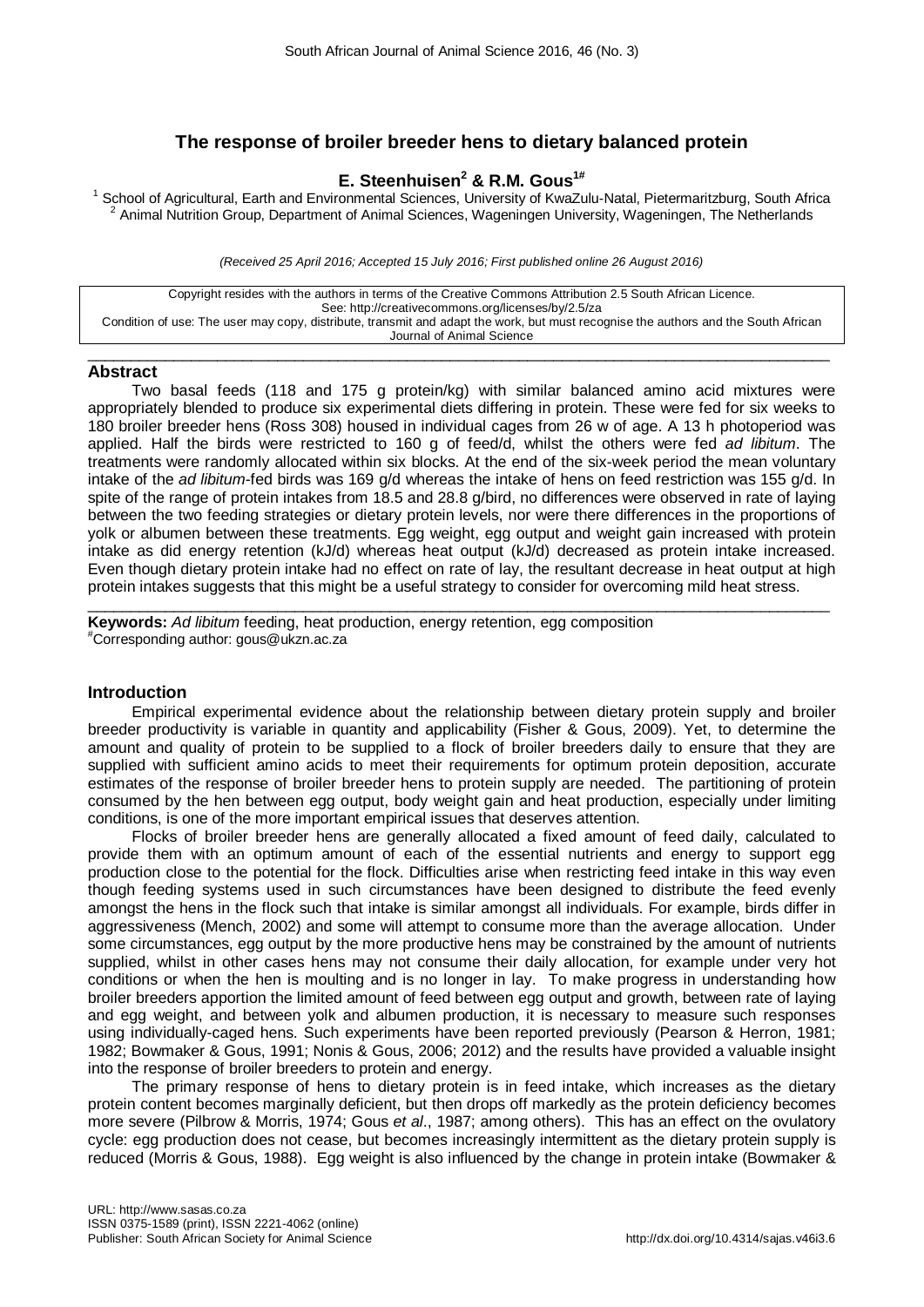Gous, 1991), as is the composition of yolk and albumen in the egg (Novak *et al*. 2006). Morris & Gous (1988) analysed the relative changes in rate of lay and egg weight and showed that rate of lay is influenced to a greater extent by a decrease in protein intake than is egg weight. This has important implications for broiler breeders where the marginal revenue for breeder eggs is considerably higher than is the case with commercial eggs. The difficulty in modelling such a response is in being able to predict the extent to which feed intake will change with dietary protein content, and to understand the mechanism that makes it possible for the hen to continue to lay at such irregular intervals. The difficulty is increased because feed intake is restricted in broiler breeders so they have no chance of overcoming the deficiency on marginally deficient feeds by increasing feed intake. Partitioning the intake of dietary protein under such circumstances becomes even more complex. Only by housing the birds individually and measuring their response to a decreasing protein supply can feed intake, egg output and composition and body weight gain be accurately measured and analysed.

The objective of this trial was therefore to compare the response of broiler breeder hens fed a range of dietary protein contents, either *ad libitum* or on a restricted basis, with a view to gaining an insight into the way in which such hens would partition the limiting or excess protein consumed between egg output, weight gain and heat production. The responses measured were feed intake, rate of laying, egg weight, egg composition and body weight gain, and these measurements were used to calculate the energy retention and heat production of the hens.

#### **Materials and Methods**

Ethical approval was granted for this trial (Reference 091/13/Animal) by the Animal Ethics Research Committee of the University of KwaZulu-Natal.

For this experiment 200 broiler breeder pullets (Ross 308) were purchased from a local commercial broiler breeder farm at 20 weeks of age and housed in individual cages. Each cage was supplied with an individual feed trough and a wooden perch. All birds had *ad libitum* access to water via nipple drinkers. A ventilation system supplied fresh air to the birds but was unable to control the climate inside the barn which was therefore influenced by the prevailing weather conditions. A 13 h photoperiod was applied (Lewis *et al.*, 2010).

Each pullet received 100 g/d of a commercial broiler grower feed on arrival. This was increased by 10 g/d each week, to reach 160 g/d at the start of the experiment, when birds were 26 w old. A total of 180 birds was used for the trial, with 90 being fed *ad libitum* and the other 90 being restricted to 160 g/d.

Two basal feeds, one containing 175 and the other 118 g protein/kg (Table 1) were formulated to contain similar balanced amino acid mixtures based on the Aviagen (2014) recommendations for Ross 308 hens. These basal diets were appropriately blended to produce the six experimental diets used (Table 2). All diets were fed in a mash form. The 180 hens used in the trial were randomly assigned to 12 treatment groups comprising six dietary protein levels and two feeding strategies, thus 15 birds were allocated to each treatment. The treatments were randomly allocated within six blocks.

The amount of feed allocated each day to hens on the restricted treatments was measured volumetrically, the size of the containers being adjusted for the specific volume of each diet.

Each bird was weighed on the first day of the experiment and again after three and six weeks, in order to calculate weight gain. Feed intake was measured daily by weighing back feed remaining in each feed trough every day before feeding. Egg production was recorded daily and the weights of all eggs laid on three days a week were measured. On one day a week, the weights of yolk, albumen and shell were measured separately on nine eggs from each of the 12 treatments. The yolk weight was measured after it had been separated from the albumen and rolled on paper towel in order to remove the adhering albumen. Shells were air dried and stored overnight before being weighed. Albumen weight was calculated as the difference between egg weight and the weight of the yolk plus shell.

Mean daily rates of energy retention during the final three weeks of the trial were calculated by adding together the energy required for egg production and for body weight gain. It was assumed that the hens used 8.4 kJ ME/g egg output and 20 kJ ME/g body weight gain (Emmans, 1974). Mean daily egg output per hen was thus multiplied by 8.4 kJ/g and added to the mean body weight gain multiplied by 20 kJ/g. Mean daily heat loss by the hen (kJ/d) was calculated as the difference between the ME intake (food intake x dietary ME content, kJ/d) and that retained in the egg and the body.

Analysis of the data was performed with the statistical program, GenStat (2011). A general analysis of variance was used to obtain means and standard deviations for the different treatment groups for each week of data collection. Linear regression with groups was used to describe the responses measured to dietary protein as well as to compare these responses between *ad libitum*- and restricted-fed birds.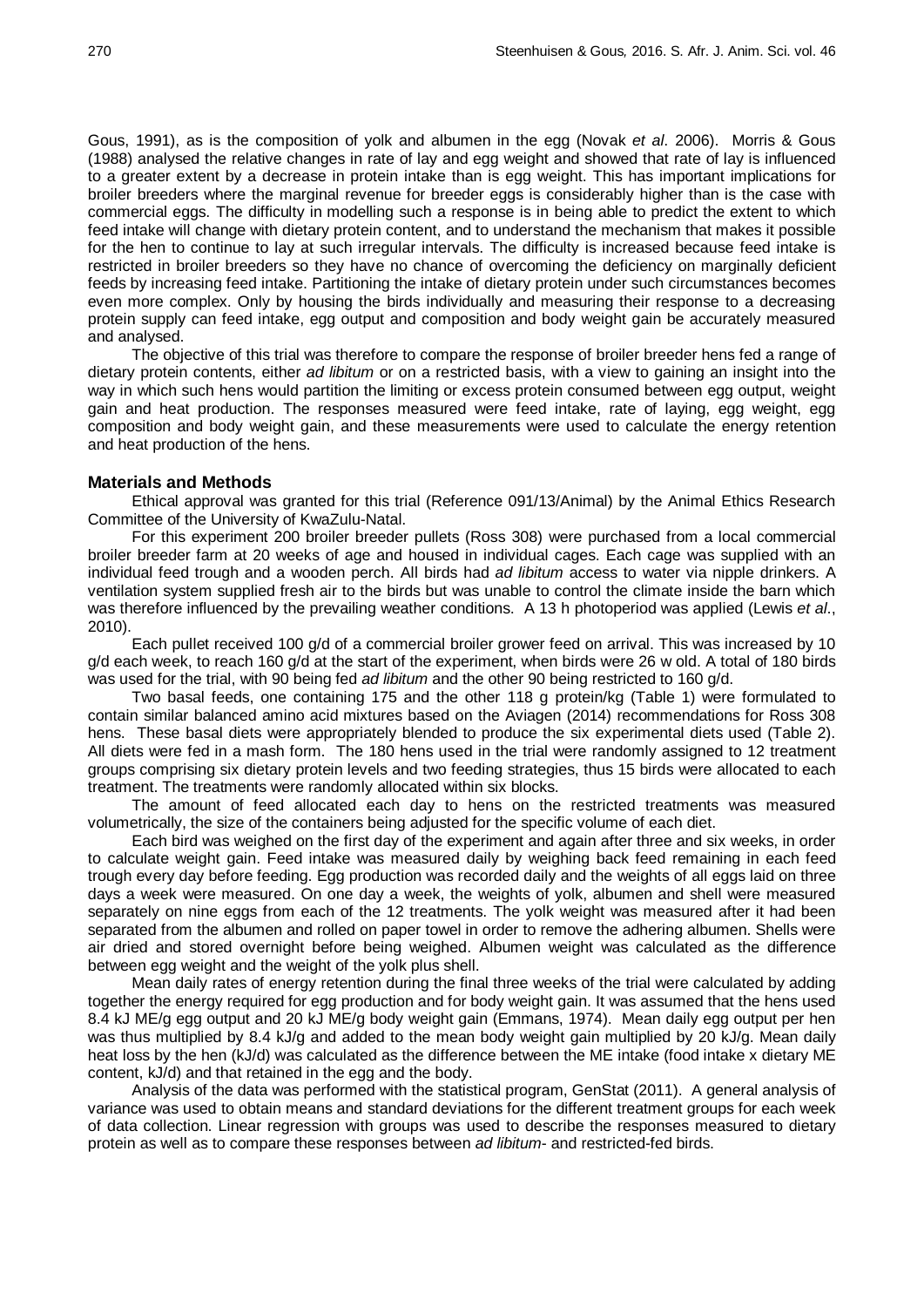| Ingredient                      | <b>High protein</b> | Low protein |
|---------------------------------|---------------------|-------------|
|                                 | (g/kg)              | (g/kg)      |
| Maize                           | 655                 | 443         |
| Wheat bran                      |                     | 347         |
| Soybean 48                      | 245                 | 55.3        |
| DL methionine                   | 2.20                |             |
| Vitamin + mineral premix        | 1.50                | 1.50        |
| Limestone                       | 60.6                | 63.7        |
| Salt                            | 1.60                | 1.60        |
| Monocalcium phosphate           | 6.80                |             |
| Sodium bicarbonate              | 6.20                | 5.80        |
| Oil - sunflower                 | 21.3                | 81.7        |
| <b>Composition (calculated)</b> |                     |             |
| AMEn (MJ/kg)                    | 12.0                | 12.0        |
| Crude protein                   | 175                 | 118         |
| Lysine                          | 7.70                | 4.00        |
| Methionine                      | 4.50                | 1.70        |
| Methionine + cysteine           | 6.60                | 3.30        |
| Threonine                       | 5.70                | 3.40        |
| Tryptophan                      | 1.60                | 1.10        |
| Arginine                        | 10.4                | 6.20        |
| Isoleucine                      | 6.70                | 3.60        |
| Valine                          | 7.30                | 4.60        |
| Calcium                         | 25.0                | 25.0        |
| Available phosphorus            | 2.50                | 2.50        |

**Table 1** Composition of the two basal feeds used in the trial

**Table 2** Blending proportions and dietary crude protein (DCP) content of the experimental diets produced from the two basal feeds (Table 1)

| <b>Treatment</b> | <b>High protein</b> | Low protein | <b>DCP</b><br>(g/kg) |
|------------------|---------------------|-------------|----------------------|
| 1                | 1.0                 | 0.0         | 175                  |
| 2                | 0.8                 | 0.2         | 164                  |
| 3                | 0.6                 | 0.4         | 152                  |
| 4                | 0.4                 | 0.6         | 141                  |
| 5                | 0.2                 | 0.8         | 129                  |
| 6                | 0.0                 | 1.0         | 118                  |
|                  |                     |             |                      |

Analysis of the data was performed with the statistical program, GenStat (2011). A general analysis of variance was used to obtain means and standard deviations for the different treatment groups for each week of data collection. Linear regression with groups was used to describe the responses measured to dietary protein as well as to compare these responses between *ad libitum-* and restricted-fed birds.

### **Results**

During the first week of the experiment daily feed intake in the *ad libitum*-fed group averaged 217 g/bird but decreased over the following weeks (Table 3) at a rate of 7.1 ( $\pm$  0.61) g per week, or 1 g/d over the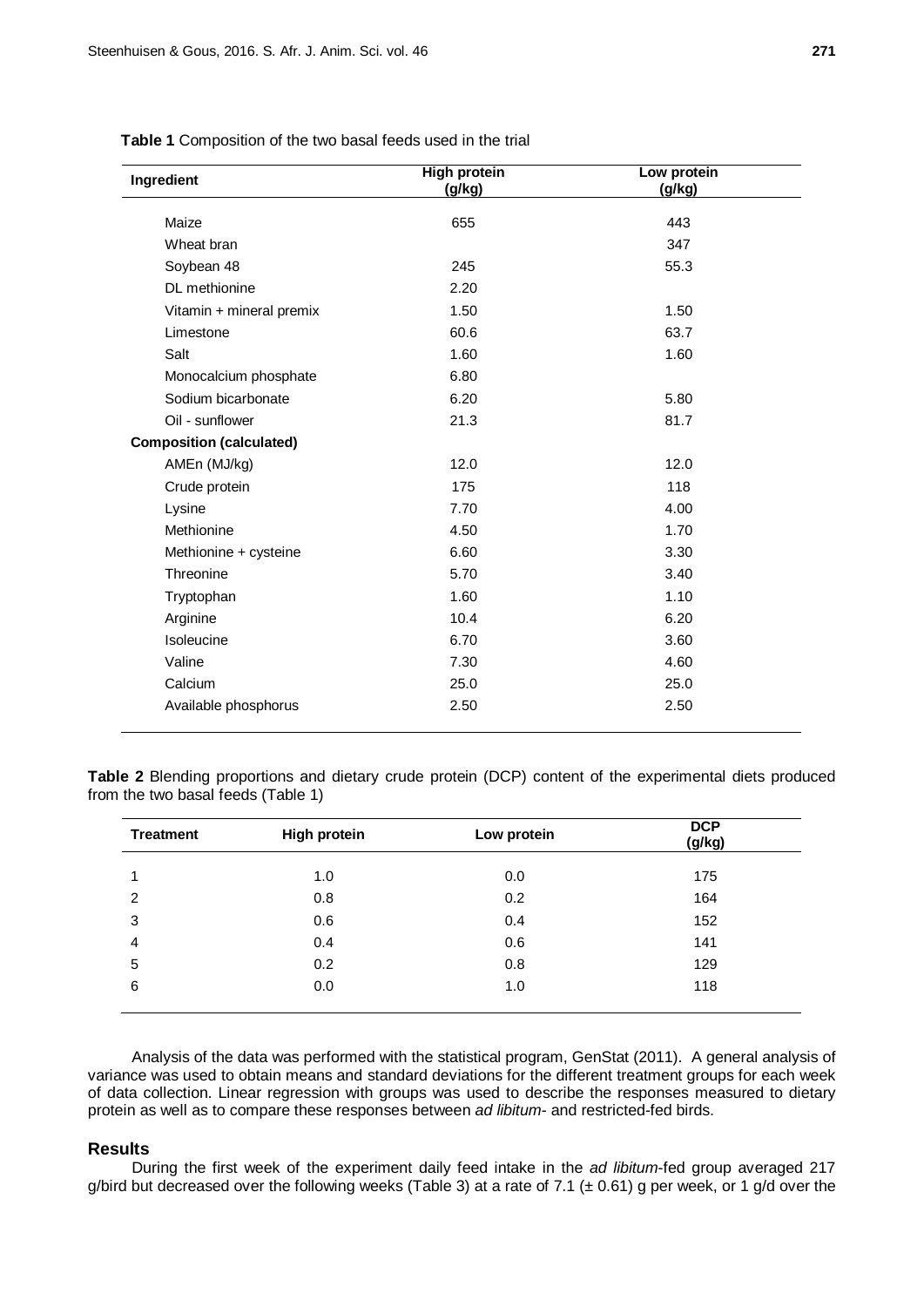six week period. At the end of this period the mean voluntary intake of the *ad libitum*-fed birds was 169 g/d whereas the intake of hens on feed restriction was 155 g/d. The rate of decline in feed intake in the *ad libitum*-fed hens was the same irrespective of the dietary protein content of the feed offered. This was not the case with the hens whose feed intake was restricted: the greatest decrease in feed intake over the sixweek period was among hens given the highest protein feed (−2.0 ± 0.035 g/week) followed by those on 164 and 118 g protein/kg feed. Restricted-fed hens on the marginally deficient feed protein levels (129 to 152 g/kg) consumed all the feed offered to them.

**Dietary protein g/kg Age, weeks Mean 29 30 31 32 33 31 – 33 w** *Ad libitum* 216 195 188 197 181 164 181 216 189 176 186 181 172 180 218 186 179 190 180 173 181 226 178 165 184 175 172 177 217 180 171 181 176 170 176 206 168 159 173 158 163 165 Mean 217 183 173 185 175 169 176 Restricted 160 159 158 159 157 153 156 160 160 160 160 160 159 160 160 160 160 160 159 158 159 160 160 161 160 160 159 159 158 159 157 158 156 152 155 158 159 154 157 153 147 152 Mean 159 160 158 159 158 155 157  $\mathsf{RSD}^1$  358 212 168 282 281 277 235

**Table 3** Mean weekly feed intake (g/d) for *ad libitum*-fed and feed restricted breeder hens and the mean intake over the last three weeks of the trial

 $1$  Residual standard deviation (164 d.f.)

Mean daily weight gain (Table 4) differed between dietary protein levels and an interaction with feeding levels was evident (*P* <0.001). Restricted-fed hens showed a linear increase in body weight gain of 0.121 ± 0.036 g with each g/kg increase in dietary protein level, whereas growth rate on *ad libitum*-fed hens was constant over all protein levels. On the highest dietary protein level, gain was the same for both feeding strategies, but as the dietary protein content decreased the difference in body weight gain between *ad libitum*- and restricted-fed birds increased, the difference on the lowest protein content being 10.9 g/d (*P*  $< 0.001$ ).

Rate of lay was unchanged (*P* > 0.05) by dietary protein content or by the amount fed (Table 4). Both egg output (Table 4) and egg weight (Table 5) increased with dietary protein content, the rate of increase in each case being the same whether the birds were restricted or allowed *ad libitum* access to feed. Egg output increased at a rate of 0.092 ( $\pm$  0.023) g/bird d ( $P$  <0.001) and egg weight by 0.082 ( $\pm$  0.012) g ( $P$  $<$ 0.001) for each unit increase in dietary protein content. Egg weight was on average 1.854 ( $\pm$  0.479) g heavier (*P* <0.001) in birds fed *ad libitum*.

Dietary protein intake (Table 4) increased linearly (0.141  $\pm$  0.008 g/d) with protein content in both restricted- and *ad libitum*-fed birds, the amount consumed averaging 2.8 ± 0.326 g protein/d more by the *ad libitum*-fed birds.

Albumen and yolk proportions (Table 5) in the eggs of hens subjected to the range of dietary protein levels did not differ between treatments (*P* >0.05). However, mean albumen weight increased from 36.2 to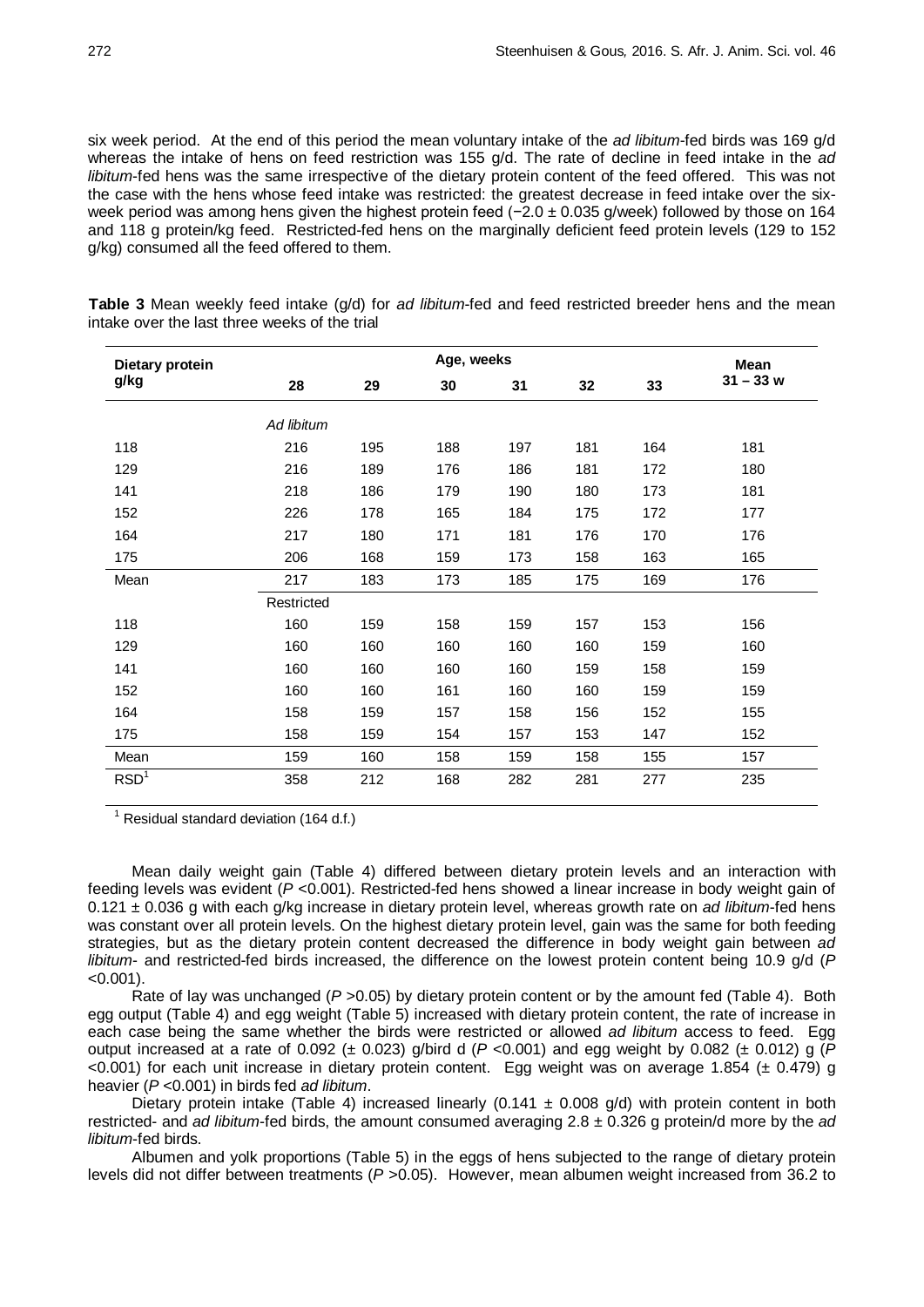39.6 g/egg at a rate of 0.059 ± 0.009 g/egg (*P* <0.001) with dietary protein content, with the mean weight being 37.7 g on the restricted treatments and 38.8 g/egg on the *ad libitum* treatments (*P* <0.01). Yolk weight increased from 17.2 to 18.8 g/egg with dietary protein content, at a rate of 0.025 ± 0.006 g/egg (*P* <0.001), the mean weight being heavier (18.2 vs. 17.8 g) (*P* <0.05) in birds fed *ad libitum*. The rates of increase in albumen and yolk were the same for both feeding strategies.

**Table 4** Mean rate of laying (%), egg output (g/bird d), dietary protein intake (g/d) and weight gain (g/d) over the final three weeks of the experimental period in broiler breeder hens subjected to six dietary protein levels and fed either *ad libitum* or restricted (Restr.)

| Dietary protein g/kg | Rate of laying, % |         | Egg output, g/bird d |         | Protein intake, g/d |         | Weight gain, g/d |         |
|----------------------|-------------------|---------|----------------------|---------|---------------------|---------|------------------|---------|
|                      | Restr.            | Ad lib. | Restr.               | Ad lib. | Restr.              | Ad lib. | Restr.           | Ad lib. |
| 118                  | 85.1              | 84.5    | 49.3                 | 51.6    | 18.5                | 21.3    | 2.7              | 13.6    |
| 129                  | 90.2              | 84.8    | 54.3                 | 52.8    | 20.6                | 23.2    | 5.4              | 14.9    |
| 141                  | 84.8              | 92.7    | 55.3                 | 58.0    | 22.4                | 25.5    | 6.4              | 13.9    |
| 152                  | 88.3              | 91.7    | 53.7                 | 59.3    | 24.2                | 26.9    | 7.5              | 13.9    |
| 164                  | 86.0              | 89.2    | 56.9                 | 57.8    | 25.4                | 28.8    | 9.0              | 17.5    |
| 175                  | 85.1              | 83.8    | 58.0                 | 53.2    | 26.6                | 28.8    | 10.0             | 10.1    |
| Mean                 | 86.6              | 87.8    | 54.6                 | 55.4    | 23.0                | 25.8    | 6.8              | 14.0    |
| RSD <sup>1</sup>     | 199 (163 d.f.)    |         | 33.1 (160 d.f.)      |         | 4.91 (164 d.f.)     |         | 44.7 (164 d.f.)  |         |

<sup>1</sup>Residual standard deviation.

**Table 5** Mean egg weight (g) and albumen and yolk proportions (%) over the final three weeks of the experimental period in broiler breeder hens subjected to six dietary protein levels and fed either *ad libitum* or restricted

| Dietary protein, g/kg | Egg weight, g  |         | Albumen %      |         | Yolk %         |         |
|-----------------------|----------------|---------|----------------|---------|----------------|---------|
|                       | Restr.         | Ad lib. | Restr.         | Ad lib. | Restr.         | Ad lib. |
| 118                   | 57.5           | 59.9    | 61.3           | 61.8    | 29.4           | 29.0    |
| 129                   | 60.5           | 62.3    | 61.6           | 61.6    | 29.2           | 29.3    |
| 141                   | 61.3           | 62.6    | 61.5           | 61.5    | 29.3           | 29.1    |
| 152                   | 61.0           | 64.6    | 61.7           | 62.0    | 29.2           | 29.2    |
| 164                   | 62.4           | 64.8    | 61.4           | 62.5    | 29.2           | 28.5    |
| 175                   | 64.2           | 63.6    | 61.7           | 61.4    | 29.2           | 29.6    |
| Mean                  | 61.1           | 62.9    | 61.6           | 61.8    | 29.2           | 29.1    |
| RSD <sup>1</sup>      | 9.85(160 d.f.) |         | 2.63(134 d.f.) |         | 2.23(134 d.f.) |         |

<sup>1</sup>Residual standard deviation.

The mean daily energy retention increased linearly (*P* <0.001) with dietary protein content in both the *ad libitum-* and restricted-fed birds (Table 6). One exception was found on the feed with the highest protein content, in which the *ad libitum*-fed birds reduced their energy retention to a level similar to that by hens fed the lowest protein feed *ad libitum.* When comparing the slopes of these linear responses, and excluding the exception mentioned above, the responses to dietary protein were not the same for the two feeding strategies, with retention increasing at half rate in the *ad libitum*-fed hens compared with those fed on a restricted basis, the latter increasing at  $3.79 \pm 0.895$  kJ/g/kg protein (Figure 1). Excluding the energy retention by birds on the highest protein diet fed *ad libitum*, the mean difference in energy retention between the two feeding strategies (*P* <0.01) was 160 kJ/d.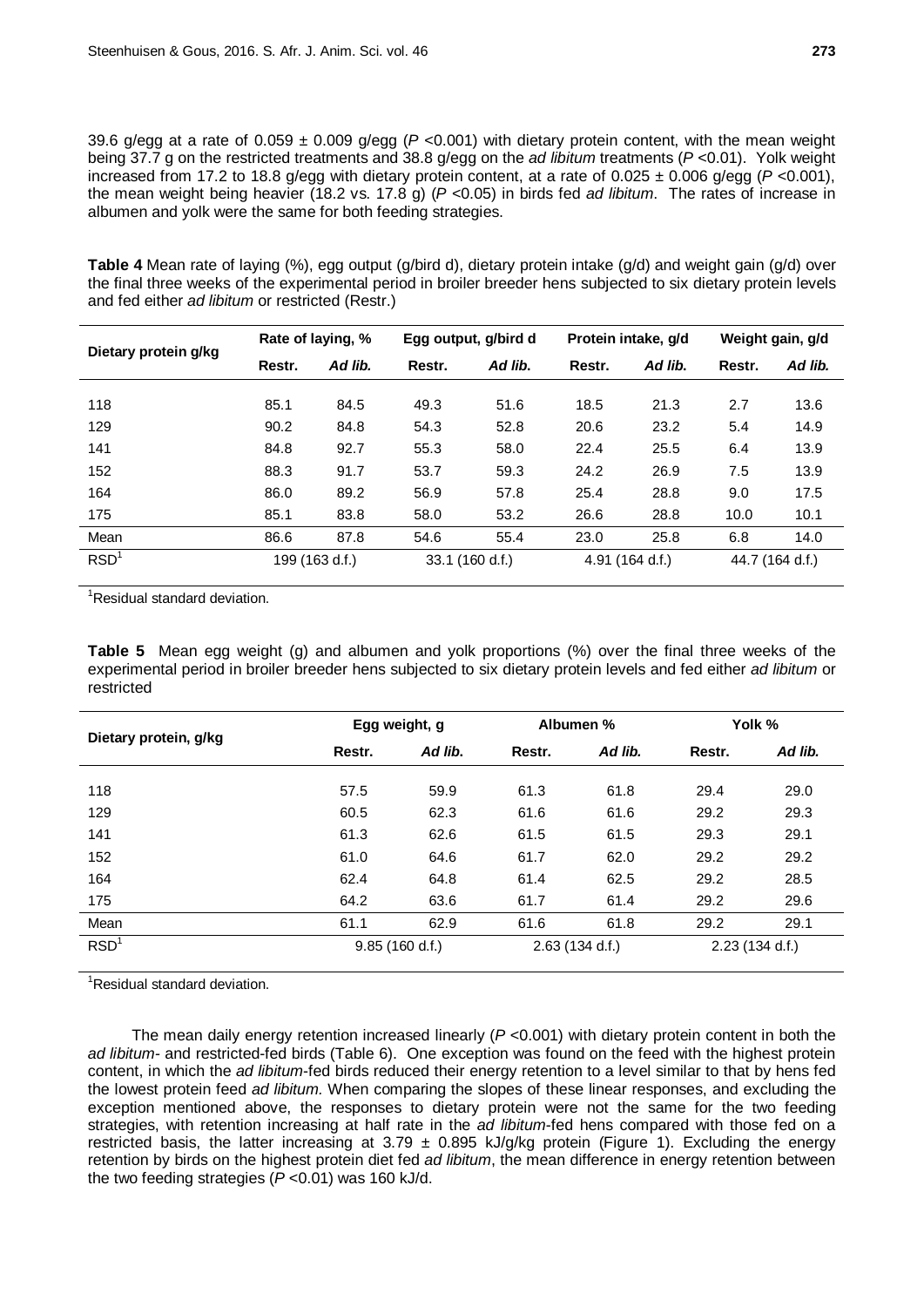Heat production by birds fed *ad libitum* was on average 89 kJ/d greater than by those whose feed was restricted (*P* <0.01) (Table 6) and this difference was maintained over all the dietary protein levels used in the trial resulting in parallel linear responses to dietary protein in both feeding strategies (Fig. 1). The rate of decline in heat production with dietary protein was −3.65 (± 0.451) kJ/g/kg (*P* <0.001).

**Table 6** Mean daily rates of energy retention (kJ/bird) and heat production (kJ/bird) over the final three weeks of the experimental period by broiler breeder hens subjected to six dietary protein levels and fed either *ad libitum* or restricted

| Dietary Protein, g/kg | Energy retained, kJ/d          |         |             | Heat produced, kJ/d     |         |      |
|-----------------------|--------------------------------|---------|-------------|-------------------------|---------|------|
|                       | <b>Restricted</b>              | Ad lib. | <b>Mean</b> | <b>Restricted</b>       | Ad lib. | Mean |
| 118                   | 467                            | 698     | 583         | 1410                    | 1491    | 1451 |
| 129                   | 564                            | 742     | 653         | 1351                    | 1415    | 1383 |
| 141                   | 583                            | 765     | 674         | 1325                    | 1405    | 1365 |
| 152                   | 601                            | 776     | 689         | 1311                    | 1348    | 1330 |
| 164                   | 666                            | 787     | 727         | 1223                    | 1347    | 1285 |
| 175                   | 685                            | 711     | 698         | 1151                    | 1295    | 1223 |
| Mean                  | 595                            | 747     |             | 1295                    | 1384    |      |
|                       | <b>RSD</b><br>14626 (158 d.f.) |         |             | $RSD1$ 13795 (158 d.f.) |         |      |

<sup>1</sup>Residual standard deviation

### **Discussion**

It is unusual to allow broiler breeder hens *ad libitum* access to feed, the assumption being that if their intake were not restricted they would greatly overconsume energy and essential nutrients, become obese, and laying would become erratic (Hocking, 2009). The results of this trial suggest otherwise. The rate of laying was the same on the *ad libitum* and restricted treatments, as was egg output. Following one week in which feed intake was considerably higher than that allocated on a restricted basis (217 vs. 159 g) intake by the *ad libitum*-fed hens declined linearly such that after three weeks they were eating only 15 g more per day than the restricted hens. This difference remained the same through to the sixth week of the trial. The patterns of intake between the two feeding strategies were also similar: in the final week of the trial the lowest intake was on the highest and the lowest dietary protein level offered, and the highest intakes were on marginally deficient protein feeds.

The small additional daily feed intake by hens fed *ad libitum* enabled them to maintain a growth rate averaging 14 g/d over all protein treatments. None of the restricted-fed birds could achieve this growth rate, the highest (10 g/d) being by those hens given the highest protein feed, which equalled that by birds given the same feed *ad libitum*. This was the lowest growth rate recorded among the *ad libitum*-fed birds. As there is no advantage in encouraging growth in laying broiler breeders there is some justification for controlling the amount of feed that is allocated to them, but giving them *ad libitum* access to feed does not lead to a gross overconsumption of protein and energy.

Various estimates of the daily intake of protein required by broiler breeders to support egg production have been made by researchers in the past, these varying from 16.5 g/d, for individually housed breeders (Pearson & Herron, 1982) to 22 g/d (Waldroup *et al*., 1976), but these were for breeders whose rates of laying were far lower than the production recorded in this trial. Protein intakes in this trial varied from 18.5 to 28.8 g/d with no apparent difference in rate of laying between treatments.

Rate of laying in broiler breeders is highly variable so it is only in cases where large differences between treatments are present that it is likely that such differences will be statistically significant (Morris & Gous, 1988). In the present trial there appears to be a curvilinear response in rate of laying to dietary protein in the case of the hens fed *ad libitum* (Table 4) but this proved to be non-significant. Pearson & Herron (1982) found no differences in rate of laying or egg output when energy supply was adequate, but at the lowest energy allowance they used in their trial, both egg number and egg weight decreased with increasing protein allowance. The low rate of laying on the highest protein feed, when hens had *ad libitum* access to this feed, was the main cause of the low energy retention recorded on this treatment (Table 6).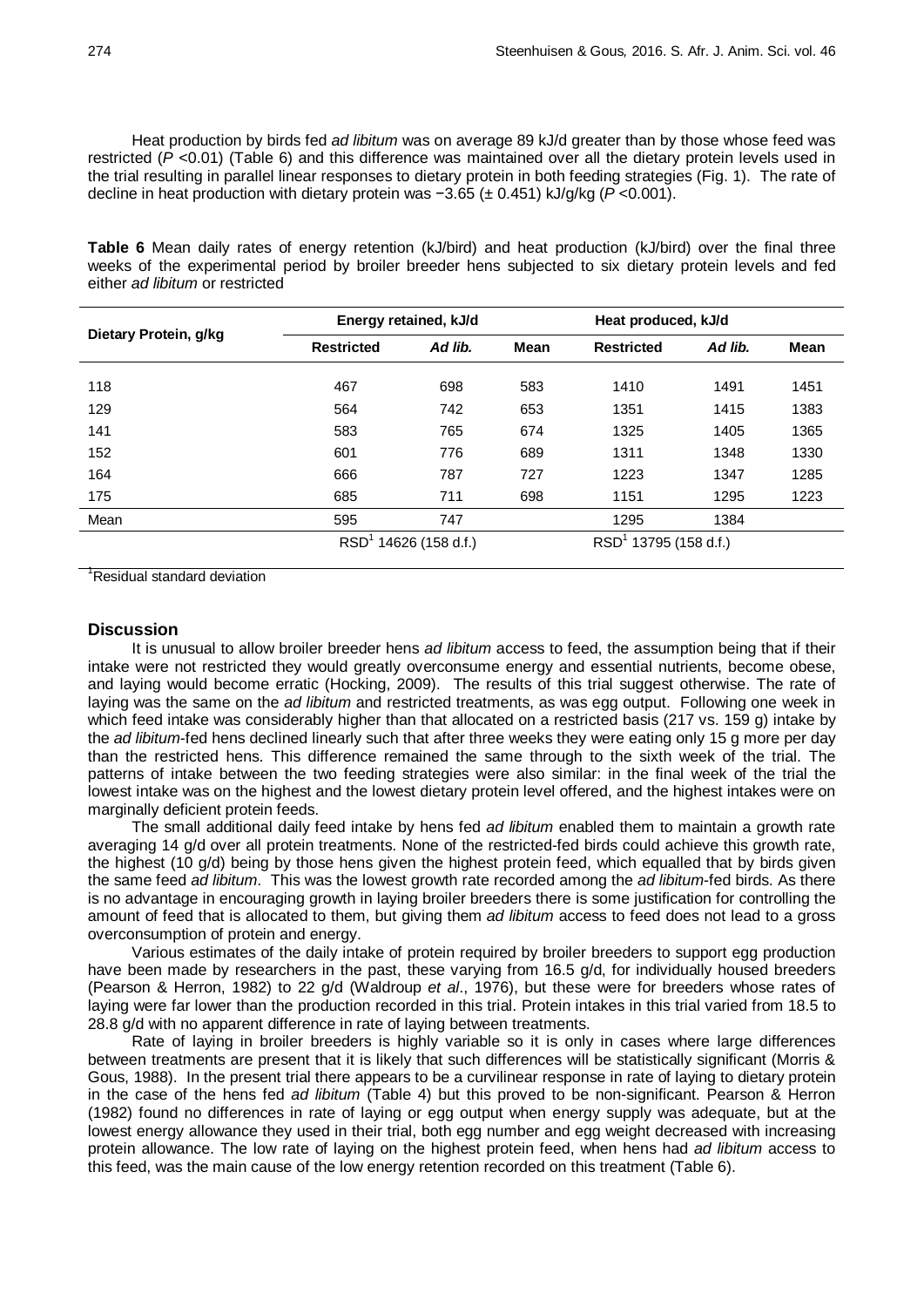

**Figure 1** Linear responses in retained energy (kJ/bird d) and heat output (kJ/bird d) in broiler breeder hens offered feeds of different dietary protein content on either a restricted (solid line) or *ad libitum* (dashed line) basis.

Rate of lay typically has a coefficient of variation between individual hens of 0.20 to 0.25, compared with a coefficient of variation of 0.10 for egg weight (Morris & Gous, 1988) and, consequently, differences in egg weight between treatments are more likely to be observed than differences in rates of laying. Egg weight responded to an increase in protein intake, thus eggs were heavier on the higher protein feeds and on the *ad libitum* treatments. Interestingly, unlike the report by Novak *et al*. (2006) the proportions of yolk and albumen in the egg did not change with protein intake so the additional protein intake influenced these components equally. It has been demonstrated that albumen and yolk contents are allometrically related (Johnston & Gous, 2007; Nonis & Gous, 2013; Ferreira *et al*., 2015) which explains why the proportions of the two components remained constant as dietary protein intake was increased.

Because of the increase in egg weight with dietary protein intake egg output increased also, this being at the same rate in hens fed restricted or *ad libitum.* This increase in egg output together with that in body weight gain resulted in the increase in energy retention with dietary protein content shown in Table 6 and illustrated in Figure 1. The higher energy retention by *ad libitum*-fed hens than by those fed a restricted amount was due entirely to the higher body weight gain by these birds because the egg outputs were the same with both feeding strategies. As a result of the higher energy retention with dietary protein content the amount of heat that needed to be lost to the environment decreased as the intake of dietary protein increased. The rate of decline in heat production was the same with both feeding strategies, but remained higher throughout the range of protein levels in birds fed *ad libitum*.

The amount of heat lost (or produced) by a bird is calculated as the difference between the amount of energy consumed and that retained in the egg and body. To remain in thermal balance, the amount of heat that a hen produces, through functions such as maintenance, growth, egg production, digestion and excretion, must equal the amount of heat lost to the environment (Emmans, 1974; Cheng *et al*., 1997). In laying hens, heat stress depresses body weight, egg production and egg quality (Marsden & Morris, 1981; Mashaly *et al*., 2004), and it is the suppression of feed intake that is usually the cause of the decline in production (Payne, 1966; Star *et al*., 2008). When hens are kept at high temperatures it is imperative therefore that the composition of feed supplied will enable the birds to meet their nutrient requirements at a lower daily feed intake. In this experiment the amount of heat lost decreased with dietary protein content because of the concomitant increase in egg output. Irrespective of the need to increase dietary protein content to counteract the decrease in feed intake as the environmental temperature is increased, as suggested by Payne (1966) and others, higher protein diets or allocations would appear to be an advantage at high temperatures because of the lower heat output resulting from the higher egg output. Nevertheless, as environmental temperatures increase above a critical point the increase in nutrient supply will be insufficient to enable the birds to continue laying at their potential (Marsden & Morris, 1981) and performance will decrease.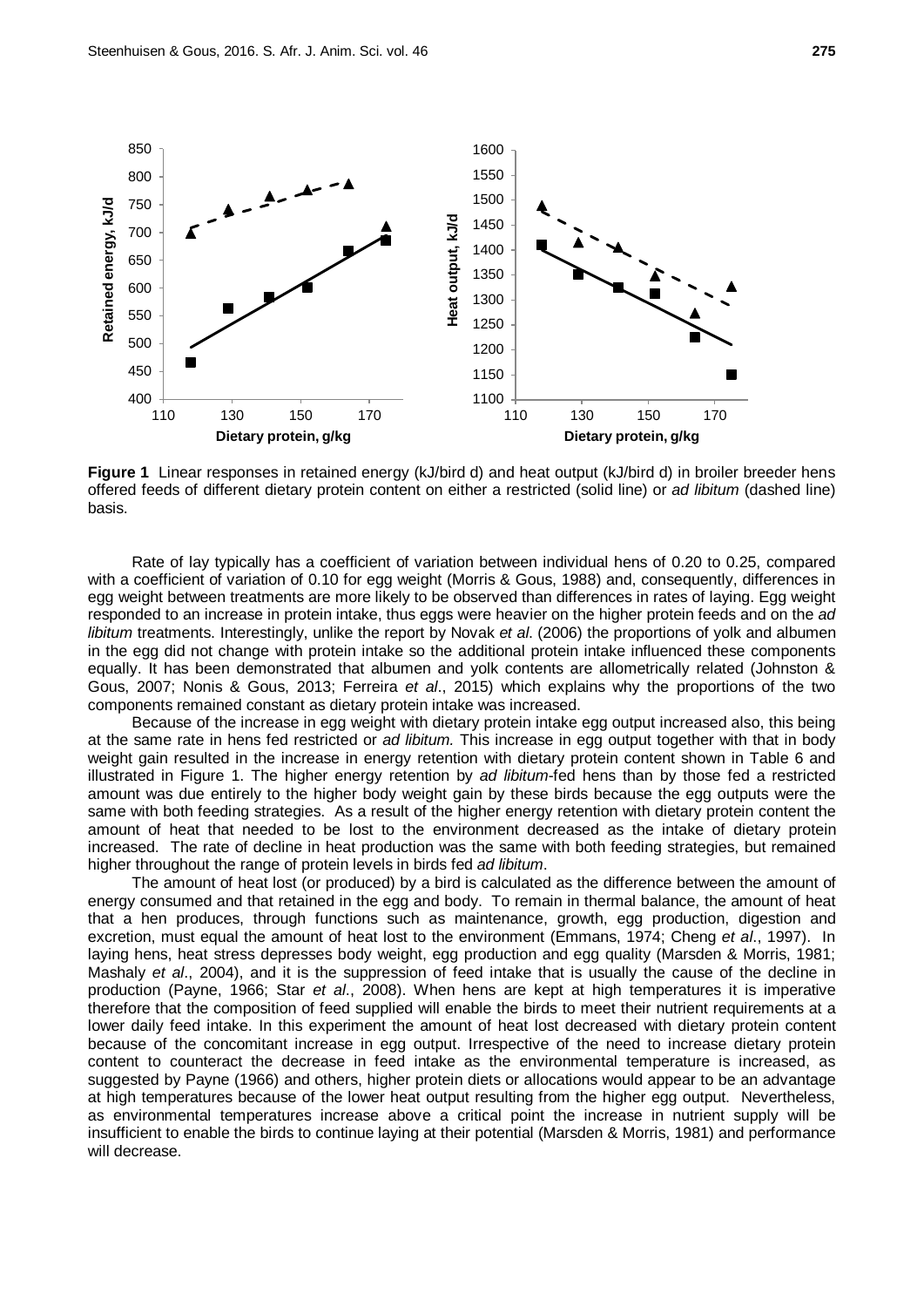### **Conclusions**

Allowing broiler breeders *ad libitum* access to feed does not lead to a gross overconsumption of protein and energy. The optimum supply of protein to broiler breeder hens remains an economic decision, but even though a daily supply of dietary protein between 18.5 and 28.8 g/bird d had no effect on rate of lay or the proportions of yolk and albumen in the eggs of broiler breeders in this trial, heat output decreased with protein supply, suggesting that this may be a useful strategy to consider in overcoming mild heat stress.

### **Acknowledgements**

The authors acknowledge the financial contribution for this project from the National Research Foundation and from the Protein Research Foundation.

### **Authors' Contributions**

Conception and design – RMG; Data collection and analysis – ES; Drafting of paper – ES; Critical revision and final approval of version to be published - RMG

#### **Conflict of Interest Declaration**

The authors certify that they have no affiliations with or involvement in any organization or entity with any financial or non-financial interest in the subject matter or materials discussed in this manuscript.

#### **References**

Aviagen, 2014. http://en.aviagen.com/assets/Tech\_Center/Ross\_Broiler/Ross308BroilerNutrition Specs2014-EN.pdf (accessed July 2014).

- Bowmaker, J.A. & Gous, R.M., 1991. Response of broiler breeder hens to dietary lysine and methionine. Br. Poult. Sci. 32, 1069-1088.
- Cheng, T.K., Hamre, M.L.H. & Coon, C.N., 1997. Effects of environmental temperature, dietary protein and energy levels on broiler performance. J. Appl. Poult. Res. 6, 1-17.
- Emmans, G.C., 1974. The effects of temperature on the performance of laying hens. In: Energy Requirements of Poultry. Eds: Morris, T.R. & Freeman, B.M., British Poultry Science Ltd., Edinburgh, Scotland. pp. 79-90.
- Ferreira, N.T., Sakomura, N.K., Dorigam, J.C.P., da Silva, E.P. & Gous, R.M., 2015. Modelling the egg components and laying patterns of broiler breeder hens. Anim. Prod. Sci. *http://dx.doi.org/10.1071/AN14737*
- Fisher, C. & Gous, R.M., 2009. Protein and amino acid responses. In: Biology of Breeding Poultry. Ed: Hocking, P.M., Poultry Science Symposium Series Volume Twenty-nine, CABI International. pp. 331-360.

GenStat, 2011. GenStat Statistical Software, 14th Edition. Lawes Agricultural Trust.

- Gous, R.M., Griessel, M. & Morris, T.R., 1987. Effect of dietary energy concentration on the response of laying hens to amino acids. Br. Poult. Sci. 28, 427-436.
- Hocking, P.M., 2009. Feed restriction. In: Biology of Breeding Poultry. Ed: Hocking, P.M., Poultry Science Symposium Series Volume Twenty-nine, CABI International. pp. 307-330.

Johnston, S.A. & Gous, R.M., 2007. Modelling the changes in the proportions of the egg components during a laying cycle. Br. Poult. Sci. 48**,** 347-353.

- Lewis, P.D., Danisman, R. & Gous, R.M., 2010. Photoperiods for broiler breeder females during the laying period. Poult. Sci. 89, 108-114.
- Marsden, A. & Morris, T.R., 1981. Egg production at high temperatures. In: Intensive Animal Production in Developing Countries. Eds: Smith, A.J. & Gunn, R.G., Occasional Publication No. 4 – British Society of Animal Production. pp. 299-309.
- Mashaly, M.M., Hendricks, G.L., Kalama, M.A., Gehad, A.E., Abbas, A.O. & Patterson, P.H., 2004. Effects of heat stress on production parameters and immune responses of commercial laying hens. Poult. Sci. 83, 889-894.

Mench, J.A., 2002. Broiler breeders: feed restriction and welfare. Wrld's Poult. Sci. J. 58, 23-29.

Morris, T.R. & Gous, R.M., 1988. Partitioning of the response to protein between egg number and egg weight. Br. Poult. Sci. 29, 93-99.

- Nonis, M.K. & Gous, R.M., 2006. Utilisation of synthetic amino acids by broiler breeder hens. S. Afr. J. Anim. Sci. 36, 126-134.
- Nonis, M.K. & Gous, R.M., 2012. Broiler breeders utilise body lipid as an energy source. S. Afr. J. Anim. Sci. 42, 369-378.
- Nonis, M.K. & Gous, R.M., 2013. Modelling changes in the components of eggs from broiler breeders over time. Br. Poult. Sci. 54, 603-610.
- Novak, C., Yakout, H.M. & Scheideler, S.E., 2006. The effect of dietary protein level and total sulfur amino acid:lysine ratio on egg production parameters and egg yield in Hy-line W-98 hens. Poult. Sci. 85, 2195-2206.
- Payne, C.G., 1966. Environmental temperature and egg production. In: The Physiology of the Domestic Fowl. Eds: Horton-Smith, C. & Amorosa, E.C., Edinburgh, Oliver and Boyd. pp. 235-241.
- Pearson, R.A. & Herron, K.M., 1981. Effects of energy and protein allowances during lay on the reproductive performance of broiler breeder hens. Br. Poult. Sci. 22, 227-239.
- Pearson, R.A. & Herron, K.M., 1982. Relationship between energy and protein intakes and laying characteristics in individually‐caged broiler breeder hens. Br. Poult. Sci. 23, 145-159.